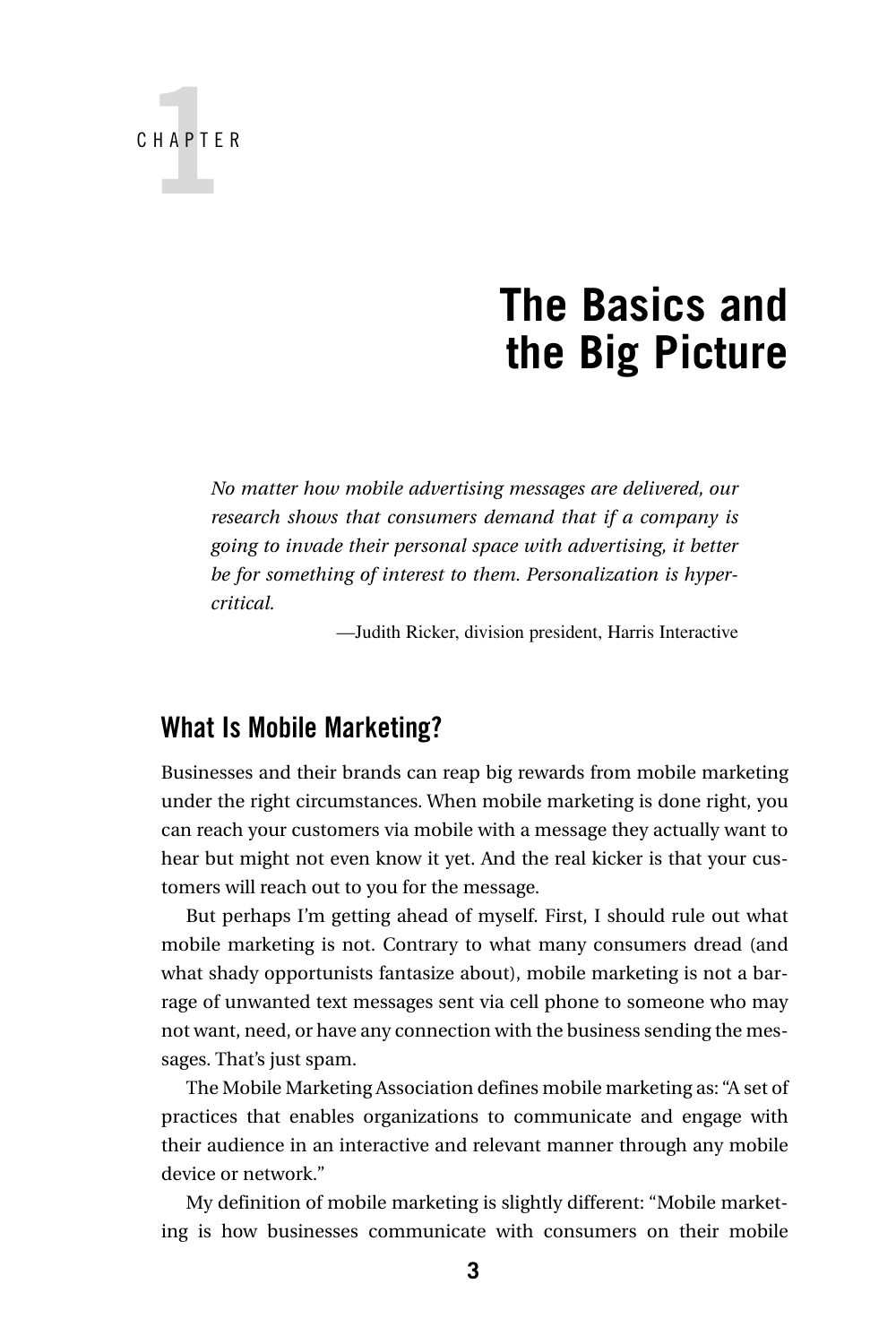devices, *with their explicit permission*, at the right time, at the right place while providing *relevant* value."

Based on either definition, smart mobile marketing isn't randomly marketing to people who may or may not be interested in receiving a message. Instead, smart mobile marketing is all about reaching your customers or being reached by them in a way that adds value to their day. You've undoubtedly noticed that a core component of my definition involves permission. Mobile marketing will never work well as an invasive marketing method, and it shouldn't be undertaken as such under any circumstances. It's likely to backfire every time. When mobile is used as a marketing tool, the end user must provide explicit permission for the communication to happen or it will fail. Any mobile outreach that is sent without permission not only impacts the business that is doing it, but it also casts a negative light on the entire industry. (Clearly, this does not eliminate mobile web advertising because anyone who goes online, even with a mobile device, naturally assumes that advertising will be interwoven with content somewhere.)

#### *Mobile Devices Defined*

Mobile devices can be any type of cell phone, from basic feature phones to more elaborate smartphones such as iPhones, Androidpowered phones, and BlackBerries. Other devices such as iPads or other tablets, ereaders (Kindle), or PDAs (personal digital assistants) are also options. Even gaming units such as Sony's handheld game device PSPs (PlayStation Portables) can be considered mobile devices because they can access the internet through Wi-Fi and are often used remotely. For the most part in this book, we will be discussing marketing strategies to reach consumers through their cell phones, but remember, there are many ways to market to consumers via mobile. For your reference, when the phrase "cell phone" is used, I am referring specifically to cell phones and not mobile devices universally. When I use the term "mobile devices," I'm referring to cell phones and other devices as well.

With mobile, a business can interact with customers at any time but only if those customers agree to receive a message. Customers can pick up their cell phones to request a text message when they're out or even at home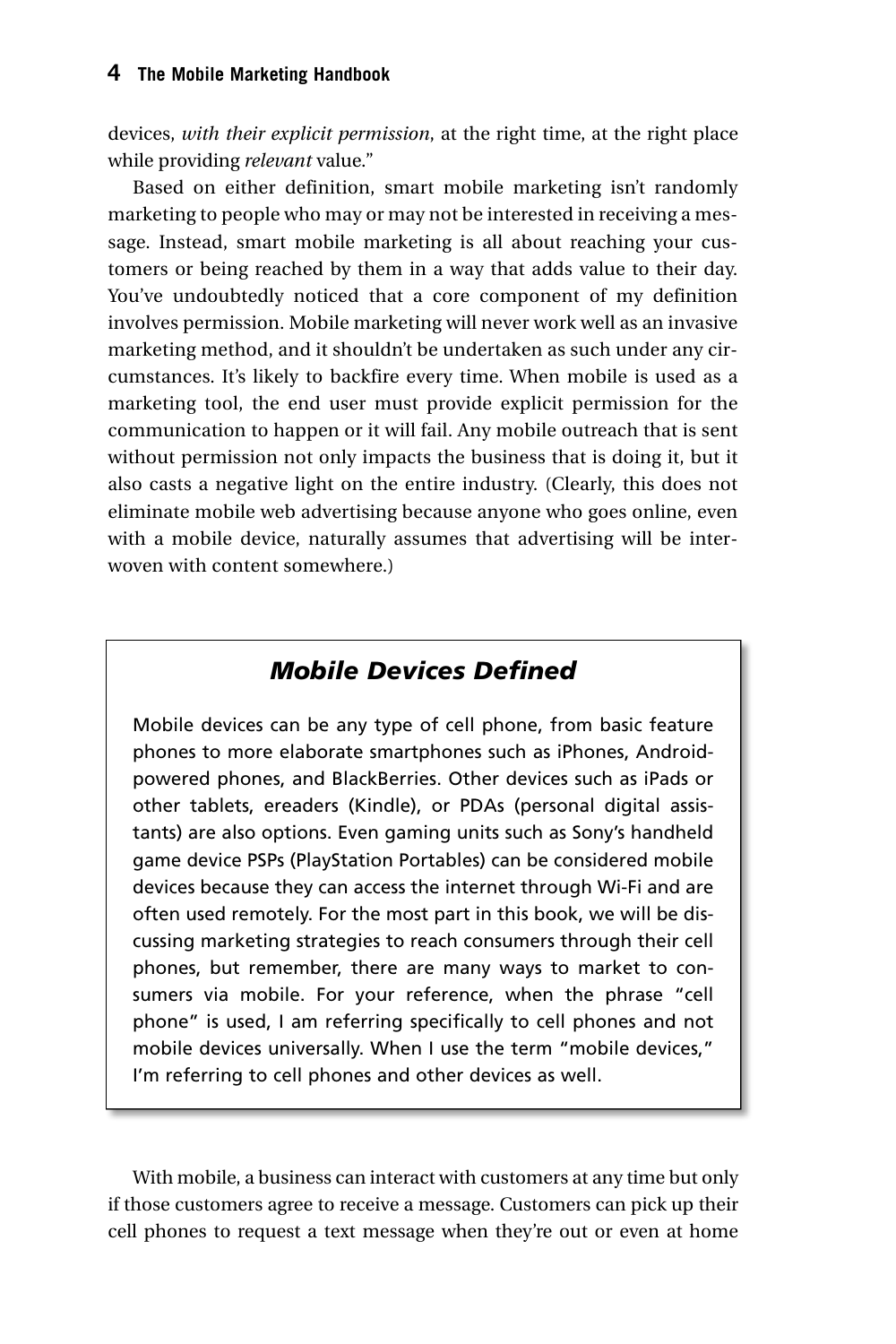watching TV or reading a magazine. Customers can also search on their mobile devices to find your business's mobile website. They can also call your business spontaneously wherever they are. Customers can use their phones to track where they are and use that data to request information and coupons from nearby businesses. Under the right circumstances, mobile marketing is likely to be so deeply interwoven into people's daily lives that they won't be able to imagine life without it.

While consumers have always been able to respond directly to advertising, the process has never been so fluid or so immediate as it is with mobile. The majority of those who use mobile devices have the device with them at all times, even while they're driving, walking down the street, shopping, or even sleeping. Most people will even return home to pick up their device if they leave it there. While some people only have a mobile device "for emergencies" or one that they "never turn on," most people have their phones with them and ready to use at all times. Because of mobile, your customers can and will choose to interact with you at any given moment. The key to a successful mobile marketing campaign is making your customers *want* to interact with you. That's what this book is all about. If you can create a mobile marketing campaign that makes people want to interact with your business, then you will be well on the road to success.

Many marketers mistakenly regard the mobile marketing environment as a smaller version of the internet or television, but that isn't the case. Mobile is more than its own unique marketing channel; it is a unique mass medium. As with print, audio recording, radio, cinema, TV, and the internet that came before it, mobile has its own characteristics that make it part of mass media. Even as the newest service for consumers, it is the most widespread worldwide, it is the most personal (giving it the ability to closely target individuals and not general demographics), and it is always on with a built-in payment mechanism. But mobile is unlike the internet because people interact with the mobile web differently, using a much smaller interface than on a full-size computer. It also isn't similar to television because its content (and your marketing) is consumed by one individual at a time. Individuals search for and find specific information; they don't browse on mobile. And the big difference is that people are usually on the go when they are using mobile and in a "mobile mindset," which means that they are either in a hurry (need information quickly) or are bored (using the device for entertainment). Either way, they are using mobile purposefully and are not in the same frame of mind as they are when using their desktop browsers. Mobile users are often in a distractionfilled environment, so marketers must be aware of the consumers' mobile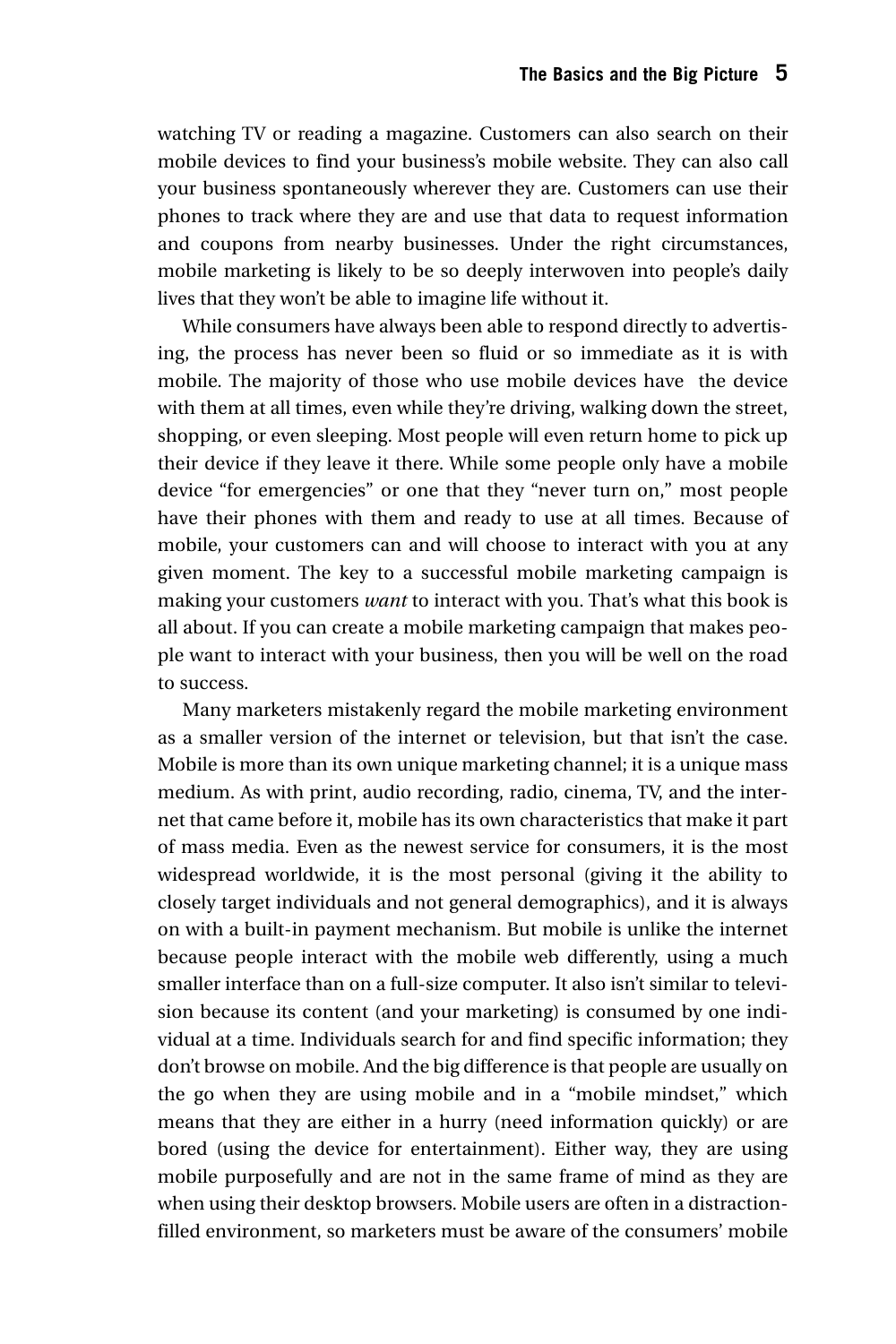mindset when creating campaigns. The better aligned your campaign is with what your customers want and where they are, the more successful your initiatives will be.

Marketers also tend to underutilize mobile. Your complete, full-size website can be rendered reasonably well on most mobile devices by miniaturizing it, but is that really what your customers want? Some marketers see mobile as the ultimate brand-awareness tool. And while you can use mobile marketing for branding, it is not the most comprehensive use for it. That's comparable to buying a Ferrari and only driving it 20 mph to church once a week. Its potential is wasted. This book can help you tap into mobile's full potential as a marketing tool.

#### *How Smartphones Impact Mobile Marketing*

The release of the iPhone in 2007 had a huge impact on mobile marketing. This powerful mobile device and the brilliant marketing behind it catapulted mobile use and mobile marketing into the forefront of marketing strategies in North America. Of course, there are now a multitude of smartphones (Android phones, BlackBerries, and others) that continue to impact mobile marketing. According to a May 2011 survey of U.S. consumers by Nielsen, 55 percent of new phones purchased are smartphones. While it will take awhile for feature phones to become extinct worldwide, it will happen.

This rapid adoption of smartphones is a factor in how quickly mobile marketing is being accepted. Since today's mobile devices have more functionality, consumers are doing more with them and connecting with businesses in more interactive ways. Consumers are expecting more from businesses as well. If they can use their phones in the process, they want to try it, from mobile apps and mobile websites to the ability to pay for products and services. No doubt about it, the more powerful the devices become, the more businesses must implement mobile marketing.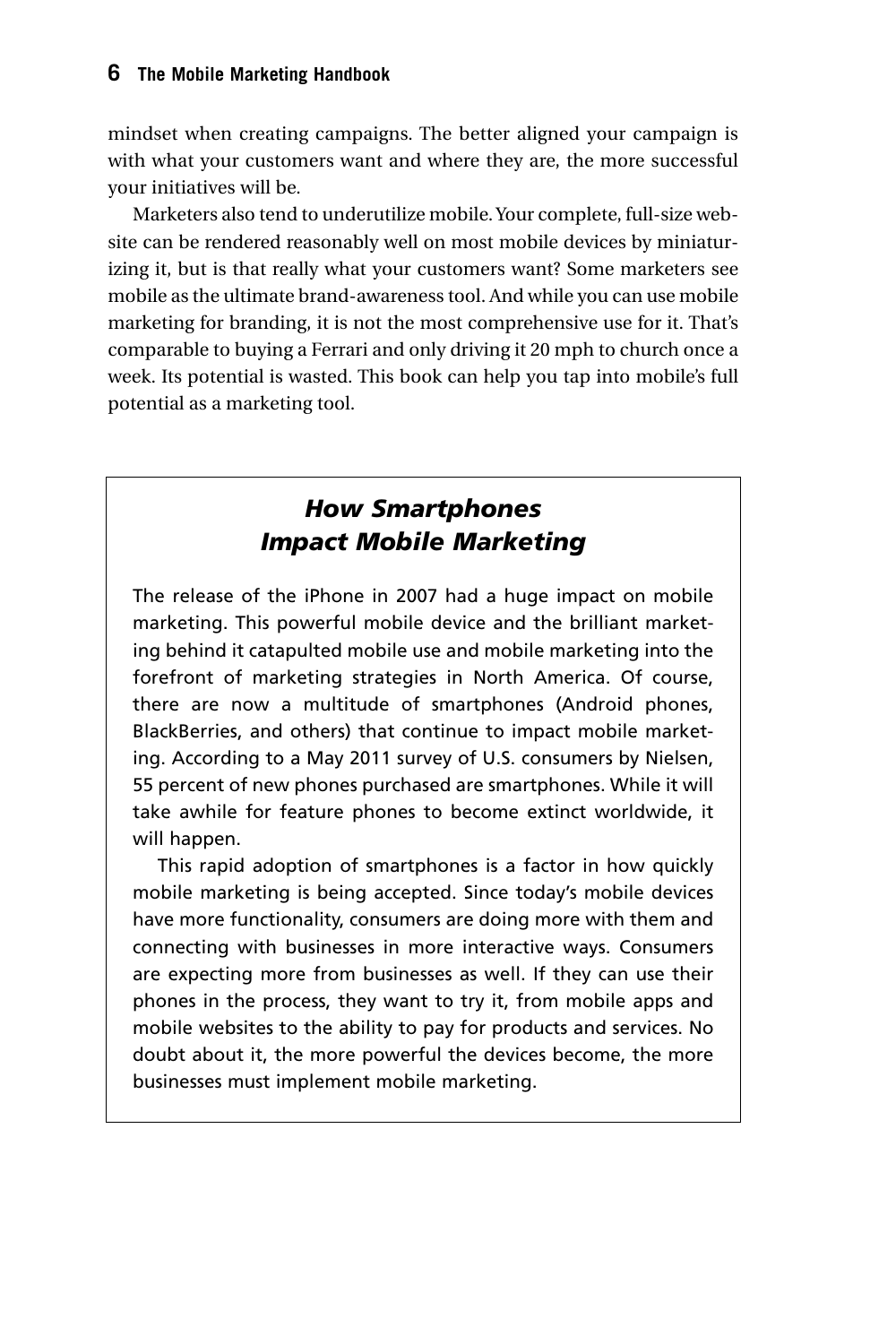#### **How Big Is the Mobile Market?**

The mobile marketplace is big and getting bigger. There are more than 5 billion active cell phone subscriptions worldwide, which accounts for 73 percent of the world's population. When you consider that this mobile adoption rate includes the very young and the very old who are not typical cell phone users, this statistic is truly amazing. Even more astonishing is the news that there are more than 60 countries with more than 100 percent penetration rate (more than one device per person), according to TomiAhonen Consulting.

On his blog titled Communities Dominate Brands (communities-dominate. blogs.com), Tomi Ahonen writes, "UAE (United Arab Emirates) became the first country with 200 percent penetration rate already. Italy, Israel, Hong Kong, Russia are at 150% and climbing. Europe is past 125%. The USA will approach but probably not yet pass 100% in 2010. It is now racing with Vietnam, Morocco, Mexico and Dominican Republic for this 'honor.' Canada and Japan are holding the tail end for mobile phone penetration level among industrialized countries. Japan will pass 90% in 2010, Canada will approach that level. Meanwhile Africa will pass 50% mobile phone penetration level this year [2010]."

In comparison, some countries have a much lower internet usage rate. According to InternetWorldStats.com, only 10.9 percent of the African population uses the internet. Europe has a 58.4 percent rate of internet use, and Asia has 21.5 percent, a surprising contrast to its high mobile use. The bottom line is that mobile is used much more than the internet on a global scale.

It is interesting to note that North America is still lagging behind much of Asia and Europe in adopting mobile. This is useful because we can look at these mobile leaders for trends in the mobile space. Interestingly, the exact opposite happened with the internet in the late 1990s because North America was well ahead of the curve in adopting internet technology. Still, the North American internet adoption rate is lower than mobile at just 77.4 percent. Mobile is used more frequently than the internet even where internet usage rates are the highest.

Clearly, mobile users represent a huge market. The next time you are in a public place, look around and see how many people are using cell phones or other mobile devices. Many people around you will be using their mobile devices to make calls, search online, send text messages, check email, adjust their calendars, take pictures, or listen to music. If the people you see are not actively using a phone, they probably have one strapped to their belt, tucked in their purse, or gripped in their hand. Compare this to the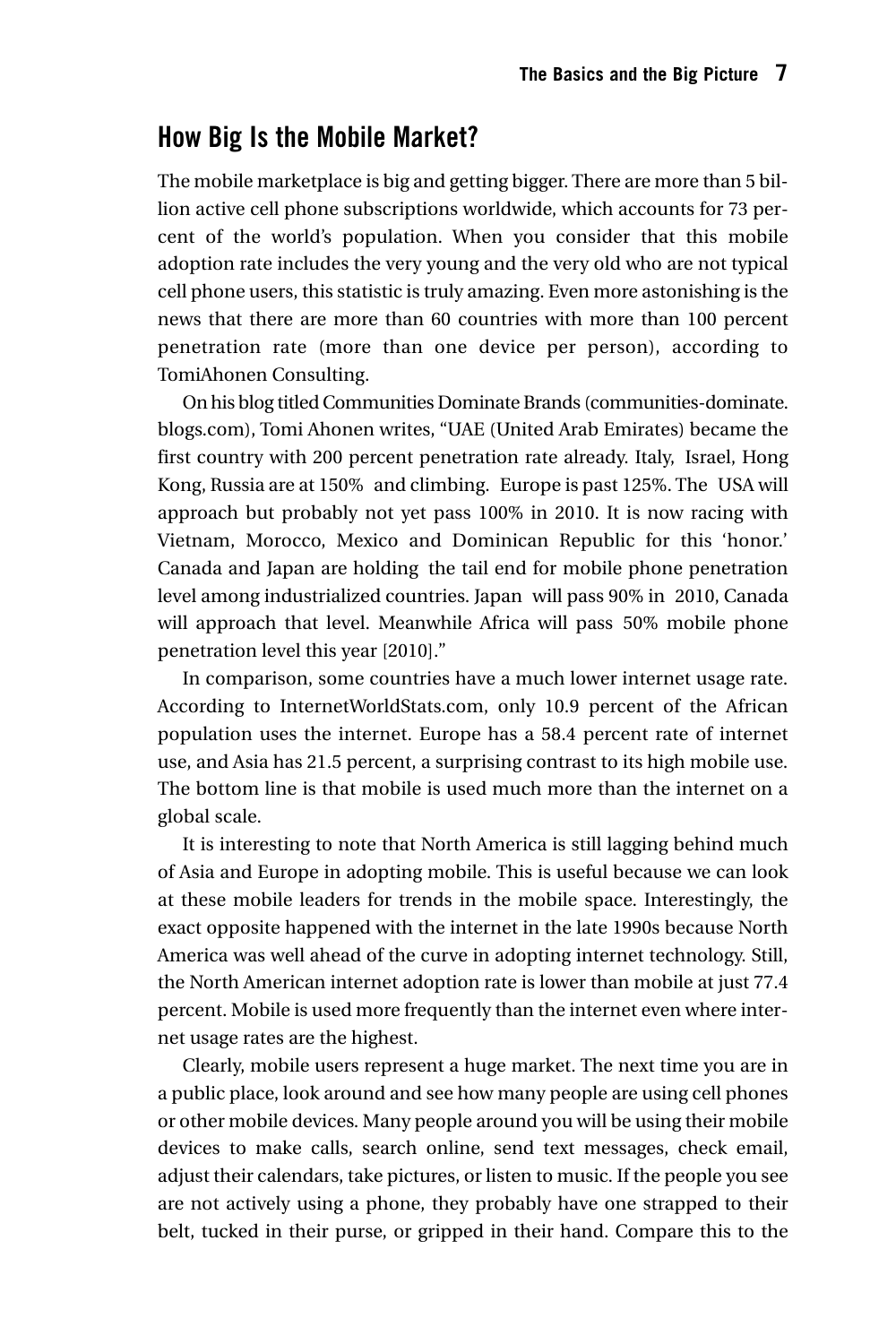#### **8 The Mobile Marketing Handbook**

number of people who are reading or carrying a newspaper or magazine, or listening to the radio or watching television. Mobile is the only mass media that offers this level of continuous interconnectivity to individuals in their daily lives.

But here's one word of caution: Even if huge numbers of people have mobile devices, it does not mean that they are waiting for marketing campaigns to be delivered to them on this highly personal device. It simply means that there is an opportunity for you to reach your customers more easily and more personally than ever before. Likewise, it means your customers have a way to reach you more easily than ever before too. They have a way to connect to your business and with each other directly or indirectly at all times. You just need to give them the opportunity to engage with your business via mobile, and it may be easier than you think. These devices are in more people's hands (literally) than any other mass media for those who want to find local resources, and your business may be one of those resources.

According to IDC's Worldwide Digital Marketplace Model and Forecast, mobile web users are growing rapidly: There were 450 million mobile web users in 2009, a figure that will exceed 1 billion by 2013. Mobile web users are actively searching for information about something in their immediate vicinity. According to Cindy Krum, author of *Mobile Marketing: Finding Your Customers No Matter Where They Are*, mobile searchers are "ready to spend money and just need to know where to spend it."

As impressive as the mobile web statistics are, they pale in comparison to SMS (text messaging) use. More than 4.2 billion people use SMS and collectively sent 8 trillion text messages in 2011 around the world. You may think text messaging is only for young people, or you may know people who claim they have no intention of learning how to text. However, a September 2011 study by Pew Research Center finds nearly three-quarters (73 percent) of American cell phone owners are texting, and nearly one-third (31 percent) prefer texting to talking.

In addition to the sheer number of consumers who have mobile access and actively use it, advertisers are tapping into the growing investment in mobile marketing. Mobile advertising revenue grew from \$3.1 billion to \$5.9 billion in 2009, according to Tomi Ahonen. This figure represents an impressive 85 percent growth rate in a troubled year for the global economy when advertising budgets were slashed. At this same time, as nondigital advertising budgets were sliced and even internet advertising was flat for the year, mobile grew by an impressive 85 percent.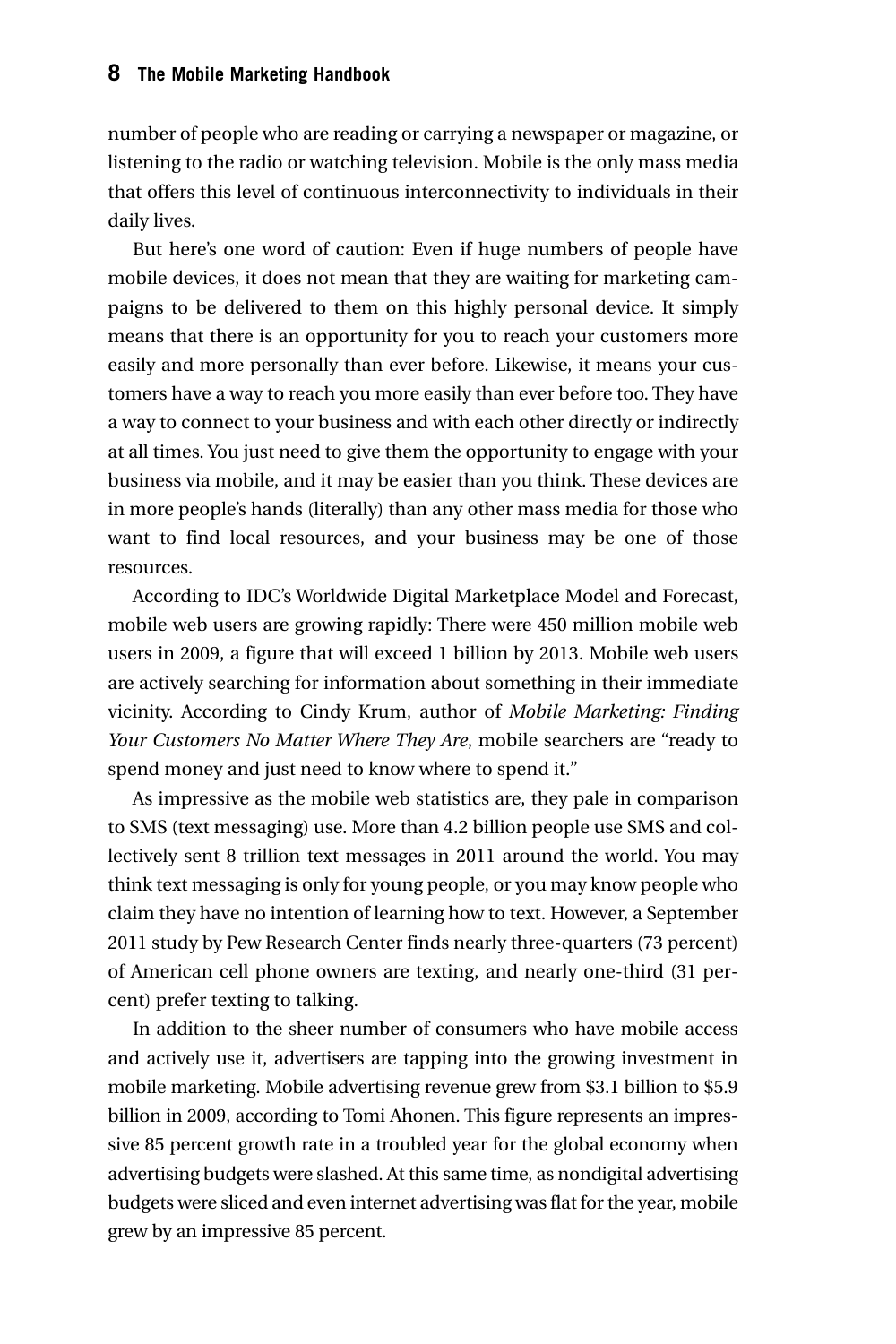## **Opportunities in Mobile Marketing**

If you don't use your mobile device all the time and can't see how businesses can easily engage you via mobile, you may be wondering how viable this marketing strategy actually is. Maybe you have been charged with launching a mobile campaign and justifying the return on investment (ROI) for the marketing budget allocated for mobile. Or perhaps you realize the full potential of mobile marketing, as I did on the night of May 23, 2007, when the thought of the future of mobile marketing literally woke me up in the middle of the night. That's when I decided to start my mobile marketing business. In any case, you should be aware of the growing opportunities in mobile marketing.

### *Local Businesses*

Local businesses, such as restaurants, spas, salons, night clubs, and retail stores, hold the best opportunities for mobile marketing. This powerful tool can be used to attract new customers and increase the number of purchases from your current customers. The time is right to mobilize your business and consider marketing with mobile proactively.

### *Marketing Professionals*

Having the ability to strategize and implement a dynamic mobile marketing campaign based on smart marketing principles is a unique skill set to have. Learning what you need to succeed in mobile marketing is potentially a huge opportunity for your career.

### *Agencies*

If your clients haven't asked you to implement mobile campaigns for them already, they will be asking soon. Your biggest opportunity is being able to integrate mobile with the rest of the marketing efforts you are doing for them. Mobile can be a sizable addition to your revenue stream, especially if you use a vendor's private label and bill your clients at retail prices for mobile campaigns while you pay wholesale rates to the vendor.

### *Mobile Marketing Entrepreneurs*

As reported by Entrepreneur.com, "Results from Challenger, Gray & Christmas's job market index revealed that 8.7 percent of job seekers gained employment by starting their own businesses in second quarter 2009, way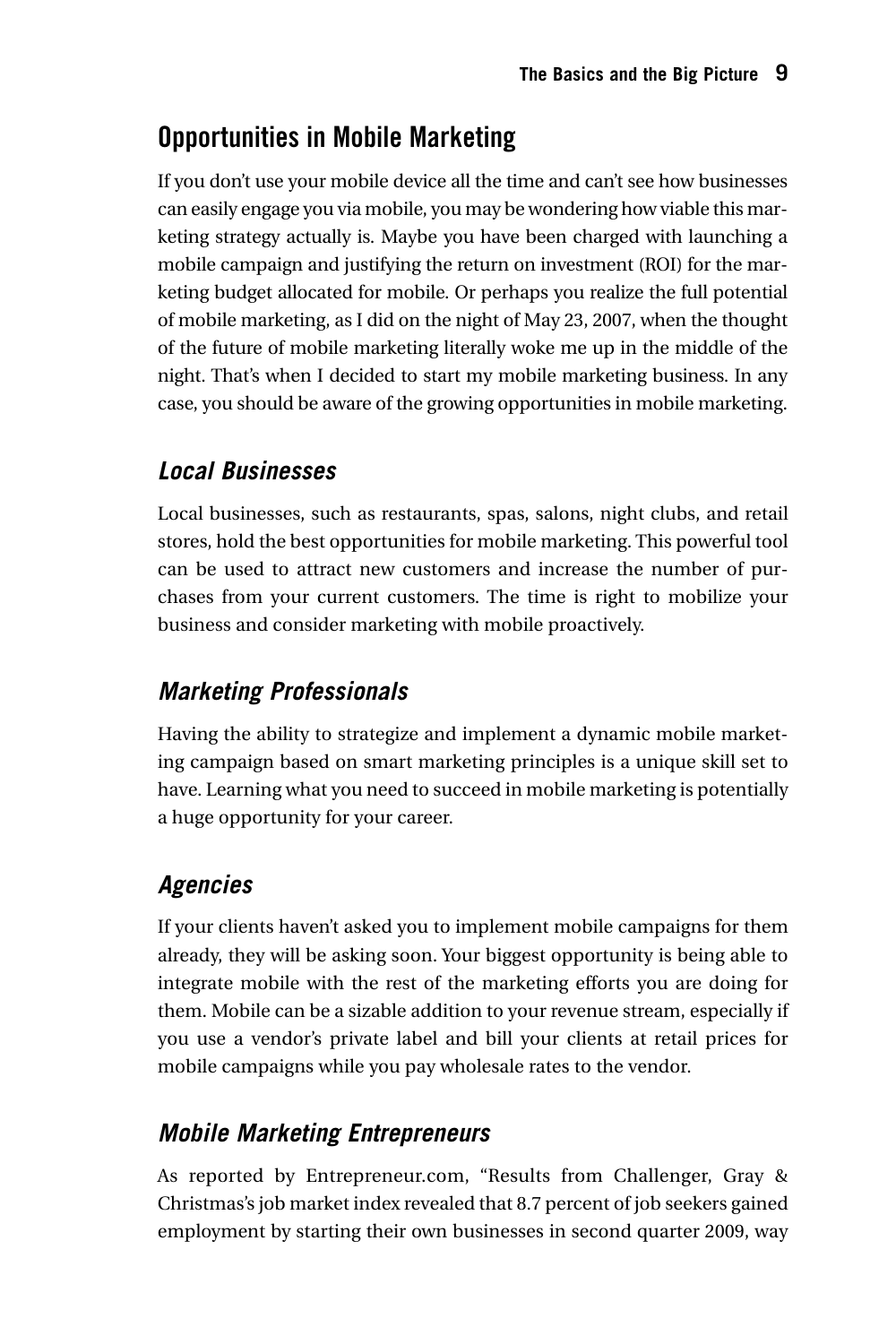up from the record low of 2.7 percent during the last quarter of 2008." If you want to start a mobile marketing business, your timing is perfect. The aforementioned local businesses are your ideal target market. Be sure to read more about this in the Appendix, "How to Start a Mobile Marketing Business."

## **Why You Need to Take Action Now, Even If You're Not Ready**

You may not think you are ready to launch a mobile marketing campaign, but that is not actually relevant. Your customers are already accessing your website via their mobile phone (or trying to, anyway). Your customers are likely to be reading your email messages on their phones; they are using mobile to interact on their social media networks and may stumble upon your company's name or website on their mobile devices. The fact is that whether you are proactively reaching out with mobile marketing or not, your business is already interacting with customers in the mobile environment. If you are not paying attention to this, your business may be failing at mobile marketing already by simply ignoring it.

Being one of the first in your industry or your neighborhood to create a mobile marketing campaign will give you the hometown advantage. You will be able to grab a good share of the audience because you'll be one of the first to break ground on the process. Your customers are counting on you to be there when they reach out via mobile, and they will be likely to reward you by responding to what you offer.

#### *See the Mobile Web in Action*

If you want to see proof that people around the world are consuming the mobile web and all it has to offer, check out Bango Analytics Live (www.bango.com/live). You can watch the mobile web in action. This site shows a live sampling of people worldwide using their mobile phones to browse websites, interact with ads or marketing campaigns, and even buy downloadable content. You may have to scroll down to see it, but check the continually updated list of handsets and how they are using mobile. Seeing this continuous stream of mobile buyers in action gives you insight into the scope of mobile's reach and the level of actual buying activity.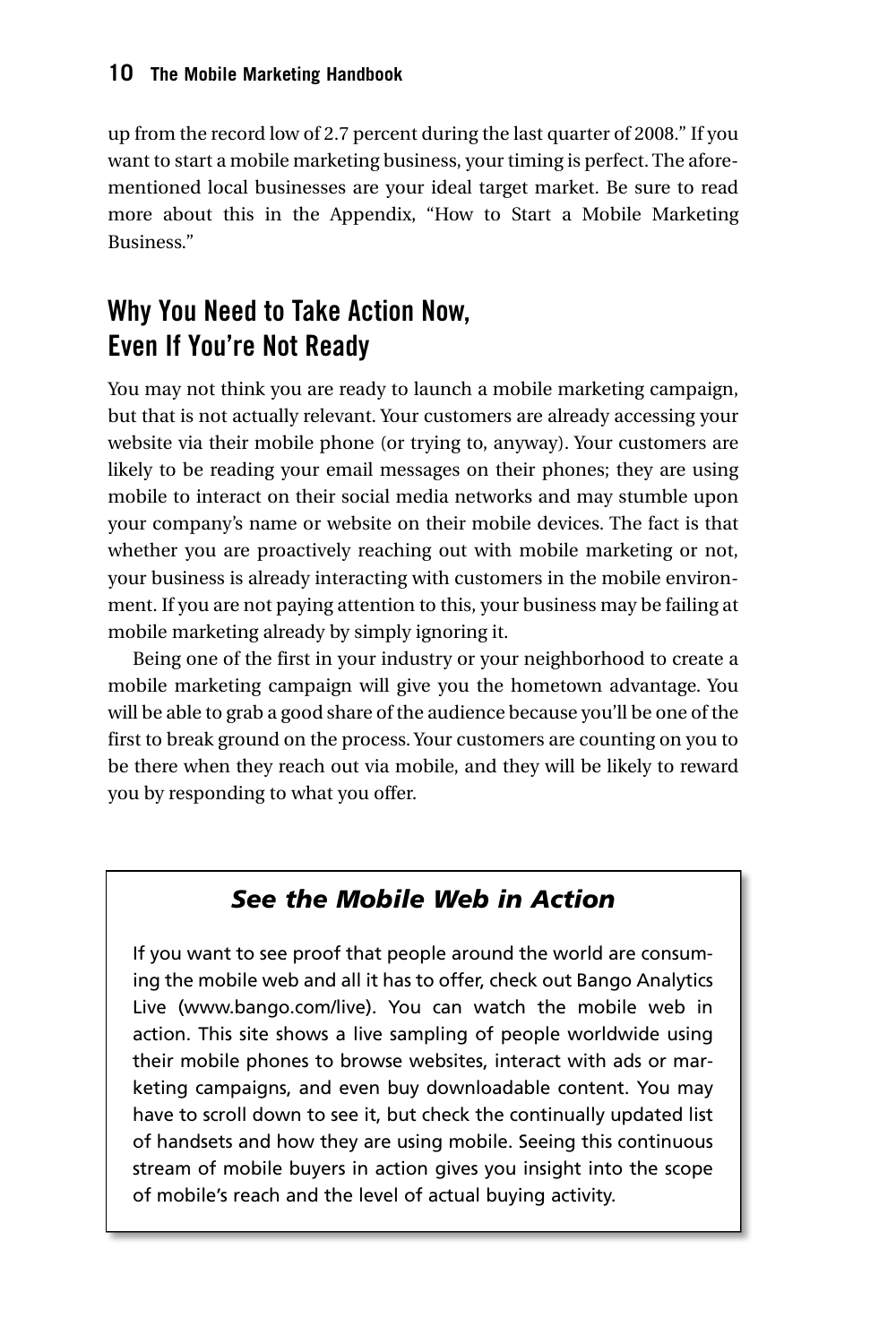For example, let's say you own a restaurant in a neighborhood, and you start a text message campaign to alert people about Two-for-One nights (on those slower nights when you could use more people coming in the door). On those slow nights, this text message blast becomes a tool to get more customers than your competitors. The same thing holds true for the mobile web. If you have a mobile website and your competitors don't, you are ahead of the game. The best way to guarantee that is to start now. Make sure that your customers aren't frustrated by trying to access your desktop site on their mobile device; this can work to your advantage. The more quickly you begin to build your SMS opt-in contact list, the better the opportunity to build a robust following. And the easier it is for your contacts to read your email on their mobile phones, the better the response rate you will get from your email. So this is the right time to mobilize your business.

#### **Who Is Using Mobile the Most: The Savvy Markets**

Mobile use is growing in many dynamic ways. One study by the Pew Internet & American Life Project titled "Mobile Access 2010" revealed some amazing statistics that demonstrate this growth and provide insight into various groups of people in the U.S. who are using mobile.

As expected, the young adults (ages 18–29) who have grown up with a cell phone use mobile most voraciously. In addition to making calls, these young people actively participated in mobile in the following ways as reported in "Mobile Access 2010":

- 95 percent send or receive text messages
- 93 percent use their phone to take pictures
- 81 percent send photos or videos to others
- 65 percent access the internet on their mobile devices
- 64 percent play music on their phones
- 60 percent use their phones to play games or record a video
- 52 percent have used their phones to send or receive emails
- 48 percent have accessed social networking sites on their phones
- 46 percent use instant messaging on their mobile devices
- 40 percent have watched a video on their phone
- 33 percent have posted a photo or video online from their phones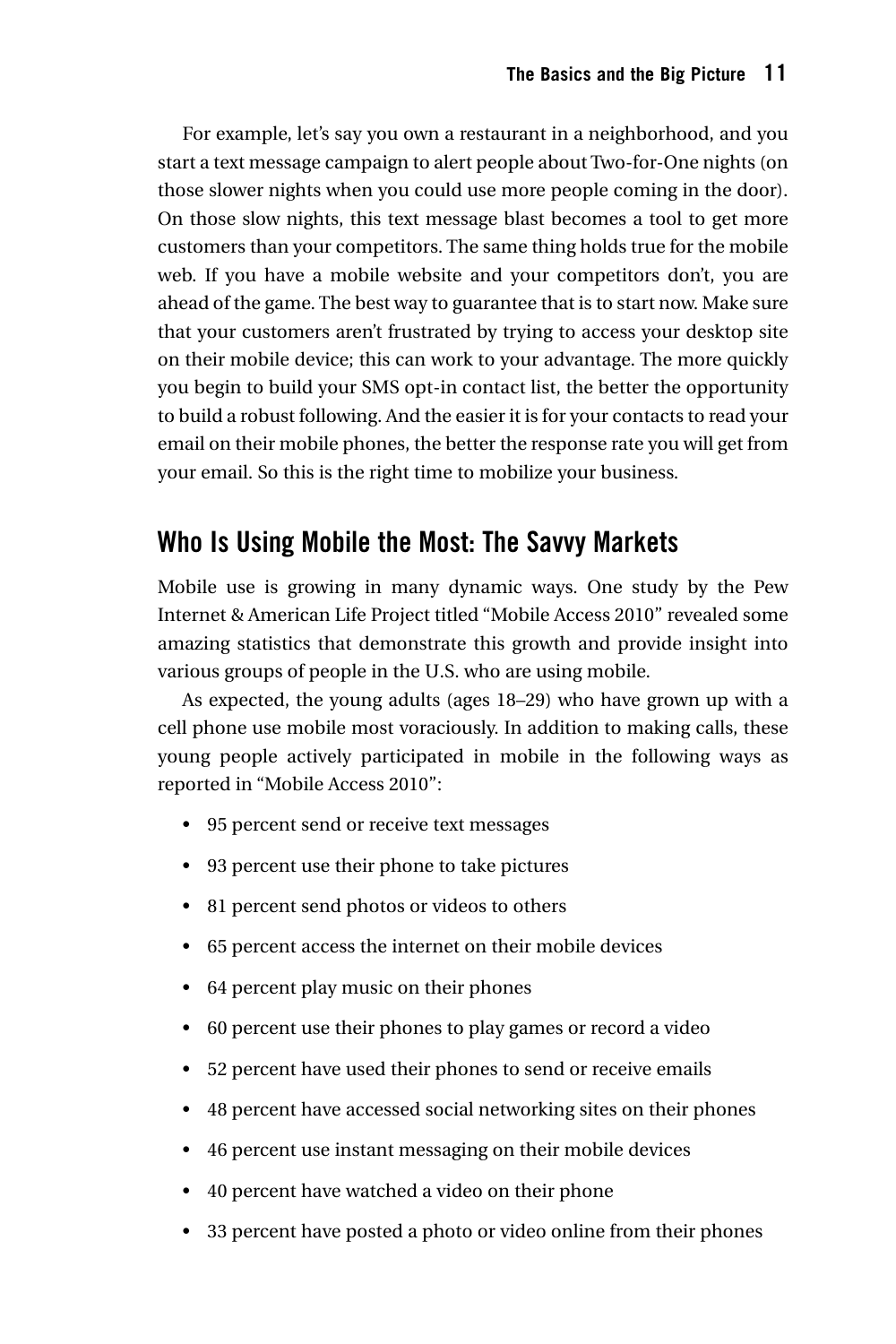#### **12 The Mobile Marketing Handbook**

- 21 percent have used a status update service such as Twitter from their phones
- 20 percent have purchased something using their mobile phones
- 19 percent have made a charitable donation by text messages

These 76 million Generation Y/Millennials (the under-30 crowd) are the prime market for mobile marketing. But this is also the same generation that is wary of advertising, marketing, and anything commercial. You will need to provide solid value to engage this group and to overcome a natural skepticism toward marketing. You will find that reaching the Millennials via mobile will be more about fun, entertainment, and connection than efficiency or making life easier. This group will be the easiest to get involved in the technology of your campaign because members of this group already know how to use it. But the Millennials may be the least responsive if your marketing starts to feel like old-school advertising in any way.

Generation Xers (ages 30–49) are not far behind Millennials in mobile use, and Baby Boomers are using mobile for more than making phone calls, too (Figure 1.1). The days of saying that mobile is just for teenagers are long gone. The key to reaching the over-30 crowd is to provide value. These older users who have lived well without mobile so far must have a powerful and compelling reason to interact with your business on mobile, or they simply won't.

Another interesting find by the Pew Internet & American Life Project's "Mobile Access 2010" study is that mobile use by ethnic minorities is very robust. The report shows that:

Continuing a trend we first identified in 2009, minority Americans lead the way when it comes to mobile access especially mobile access using handheld devices. Nearly twothirds of African-Americans (64%) and Latinos (63%) are wireless internet users, and minority Americans are significantly more likely to own a cell phone than their white counterparts (87% of blacks and Hispanics own a cell phone, compared with 80% of whites). Additionally, black and Latino cell phone owners take advantage of a much wider array of their phones' data functions compared to white cell phone owners. It is important to note that our data for Hispanics represents English-speaking Hispanics only, as our survey did not provide a Spanish-language option.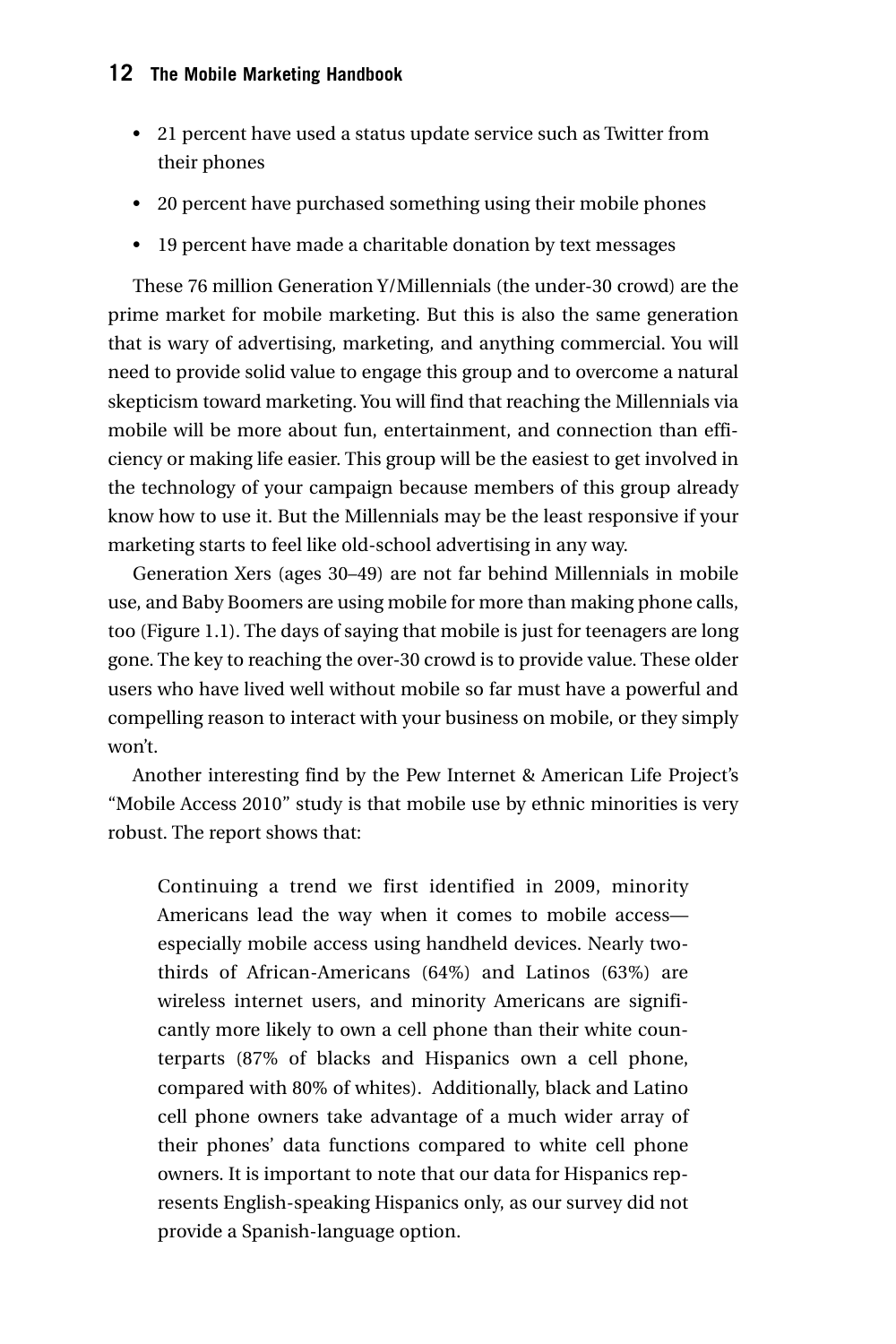## Young adults lead the way in the use of mobile data applications

|                                                                         | 18-29   | 30-49   | 50-64    | $65+$          |
|-------------------------------------------------------------------------|---------|---------|----------|----------------|
| Own a cell phone                                                        | 90%**   | 88%**   | $82\%$ * | 57%            |
| % of cell owners within each group who do the following on their phones |         |         |          |                |
| Send/receive text messages                                              | 95***   | $82**$  | $57*$    | 19             |
| Take a picture                                                          | $93***$ | $83**$  | $67*$    | 34             |
| Access the internet                                                     | 65***   | $43**$  | $18*$    | 10             |
| Play music                                                              | $64***$ | $36***$ | $13*$    | 6              |
| Play a game                                                             | $60***$ | $37**$  | $17*$    | 9              |
| Record a video                                                          | $60***$ | $39**$  | $14*$    | 5              |
| Send/receive email                                                      | $52***$ | $37**$  | $22*$    | 11             |
| Use a social networking site                                            | 48***   | $23**$  | $8*$     | 3              |
| Send/receive instant messages                                           | 46***   | $35**$  | $17*$    | 10             |
| Watch a video                                                           | $40***$ | $20**$  | 6        | 4              |
| Post a photo or video online                                            | $33***$ | $15***$ | 5        | $\overline{2}$ |
| Use a status update service                                             | $21***$ | $9**$   | 3        | $\overline{2}$ |
| Make a purchase                                                         | $20***$ | $11***$ | 4        | 5              |
| Mean number of cell activities                                          | 6.9     | 4.7     | 2.5      | 1.2            |

Source: Pew Research Center's Internet & American Life Project, April 29-May 30, 2010 Tracking Survey. N=2,252 adults 18 and older, including 1,917 cell phone users. \*\*\* = significant difference compared with all other age groups; \*\* = significant difference compared with 50-64 and 65+; \* = significant difference compared with 65+; n/a = sample size too small to analyze

Pew Internet

*Figure 1.1 As expected, younger adults have the highest usage rates of mobile data, but other age groups are active on mobile as well.*

Women are undoubtedly a big target for mobile marketing. As reported by Mashable.com in April 2010, "Mobile shopping company miBuys conducted a survey of 1,600 women on mobile phones and found that the overwhelming majority of them are open to more mobile marketing and mobile shopping. These respondents love using the mobile web overall, this study shows; 94% said they use their phones to surf even when they're at home and can access much more powerful devices, such as laptops and desktop PCs. These heavy mobile users are big on social sites—86% access Facebook, Twitter or similar networks on their mobiles—and 93% said they'd feel lost without their cell phones."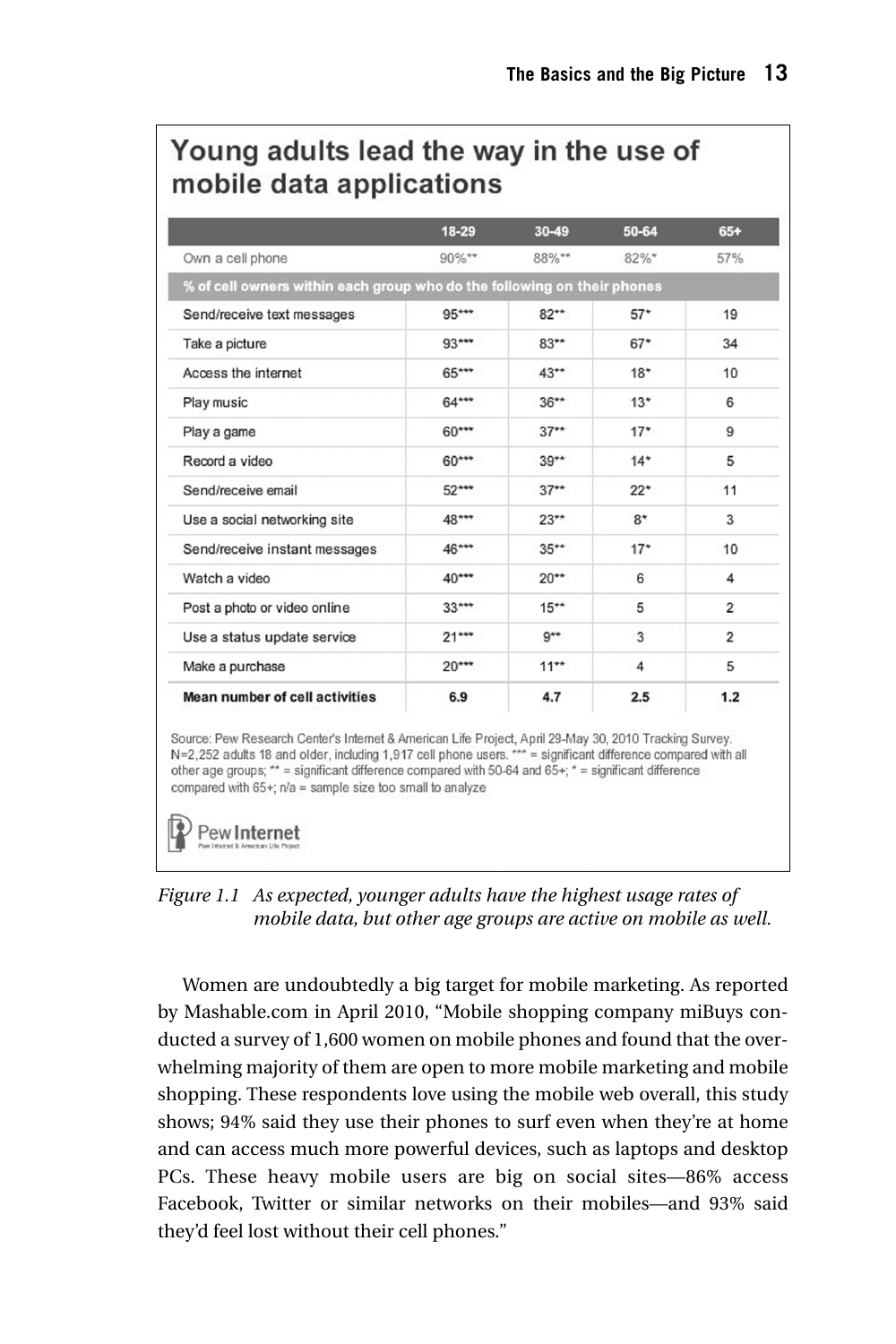#### **14 The Mobile Marketing Handbook**

Many women who are active mobile users are also part of the under-30 crowd and/or the corporate data plan market, but the use of mobile to keep multiple components (business, family, personal, and kids) in their busy lives has quickly driven this group to be savvy mobile users. Who needs the convenience of mobile more than a busy woman wearing many hats during the day? Don't forget that women are the primary buying force in America, and reaching this powerful group via mobile could certainly prove worthwhile. According to a Mediamark Research & Intelligence survey in 2009, women are responsible for making 75 percent of the buying decisions in the home.

Niche markets, or groups of people with the same interest, are another prime target for mobile marketing initiatives. A niche market can include people who belong to a particular association, subscribe to a certain magazine, or work in a specific industry. Because there is a built-in way to reach this group, it is a good match for mobile marketing if you can provide a significant value to them via mobile. For example, mobile marketing can be used as a direct response tool at an industry trade show where everyone is gathered and interested in the same topics. For the right marketing efforts, the results could be the same as shooting fish in a barrel.

#### **The Big Picture**

There is a legend about an artist who was asked whether it was easier to draw a dog or a demon. He said that it is easier to draw a demon because everyone knows what a dog is supposed to look like, so any errors in the drawing are obvious to everyone concerned. However, as a mythological creature, a demon could look like anything. So an artist can draw it however he likes, and no one can really find any fault. When I heard this story, as part of an introduction by Justin Oberman of mopocket.com before a Mobile Web Americas conference, I was immediately struck by how true it is for mobile marketing.

Creating a mobile marketing campaign is much the same as drawing a mythological creature. While it is easy to create a fun, elaborate, and highly technical campaign on paper, it may not be as easy to implement it in real life. While technology is just starting to come up to speed, some ideas are cost prohibitive to implement. Or perhaps providing the necessary education to get consumers to participate may curtail some of the potential ROI of the campaign. It is still important to dream big and draw the demon because even if technology is not ready for your idea yet, it will be soon. And you may be surprised to find out that what you want to do is already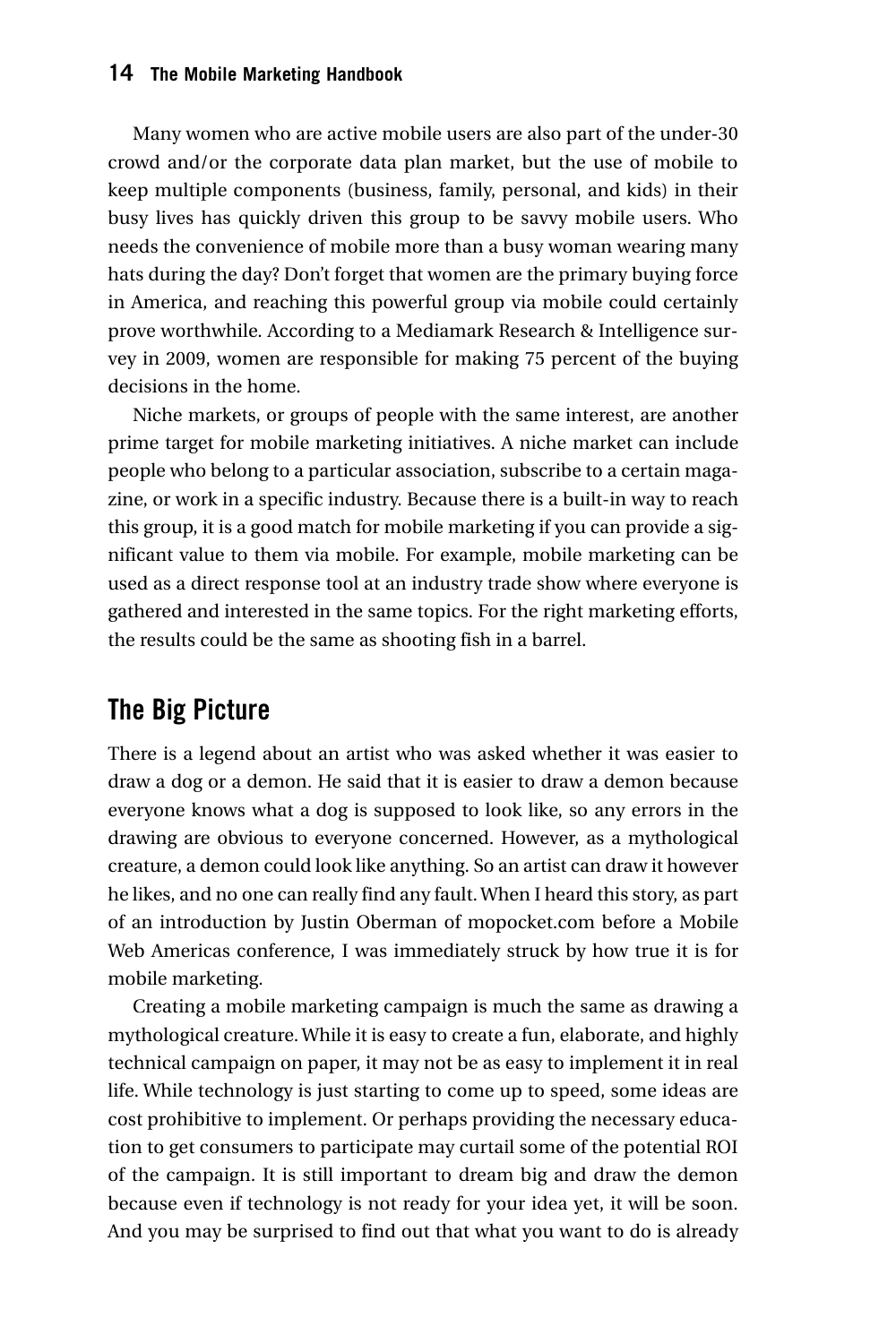possible with existing technology. The marketers who take risks to create campaigns that are new and bold are likely to reap the biggest rewards.

On the other hand, marketers who don't want to create something new or bold can stick to drawing dogs. There are plenty of mobile marketing artists who have gone before you, so you can model your campaign after a known entity. There is still ample room to launch solid campaigns that bring a respectable return without using completely new and untried ideas.

For your benefit, I have organized Part 2 of this book so the easiest technologies to implement (the dogs) are explored first. Later in the book, I have included tools that are more futuristic (the demons), even if that future is coming quickly. This way, you know which artist's shoes you are stepping into so you can plan your strategies accordingly.

So what is the big picture for you? Mobile marketing can take a onedimensional, deadbeat ad and turn it into a hyper-responsive marketing tool. Almost any business can jump into the mobile world and make a difference in its bottom line with an effective mobile marketing campaign. All it takes is creativity and a campaign that is designed around your customers' wants and needs. Mobile campaigns work quickly, and the response can be phenomenal if you stay focused on the customers' needs. This book can guide you through all the steps, generate ideas, and put the tools into your hands to build truly dynamic mobile marketing campaigns.

#### **Online Resource Guide**

Find updated content, audios, videos, and mobile marketing vendor recommendations at www.mobilemarketinghandbook.com.

#### **Additional Reading**

- Tomi T. Ahonen and Jim O'Reilly, *Digital Korea: Convergence of Broadband Internet, 3G Cell Phones, Multiplayer Gaming, Digital TV, Virtual Reality, Electronic Cash, Telematics, Robotics, E-Government and the Intelligent Home* (futuretext, 2007)
- Michael Becker and John Arnold, *Mobile Marketing for Dummies* (For Dummies, 2010)
- Cindy Krum, *Mobile Marketing: Finding Your Customers No Matter Where They Are* (Que, 2010)
- Chetan Sharma, Joe Herzog, and Victor Melfi, *Mobile Advertising: Supercharge Your Brand in the Exploding Wireless Market* (Wiley, 2008)